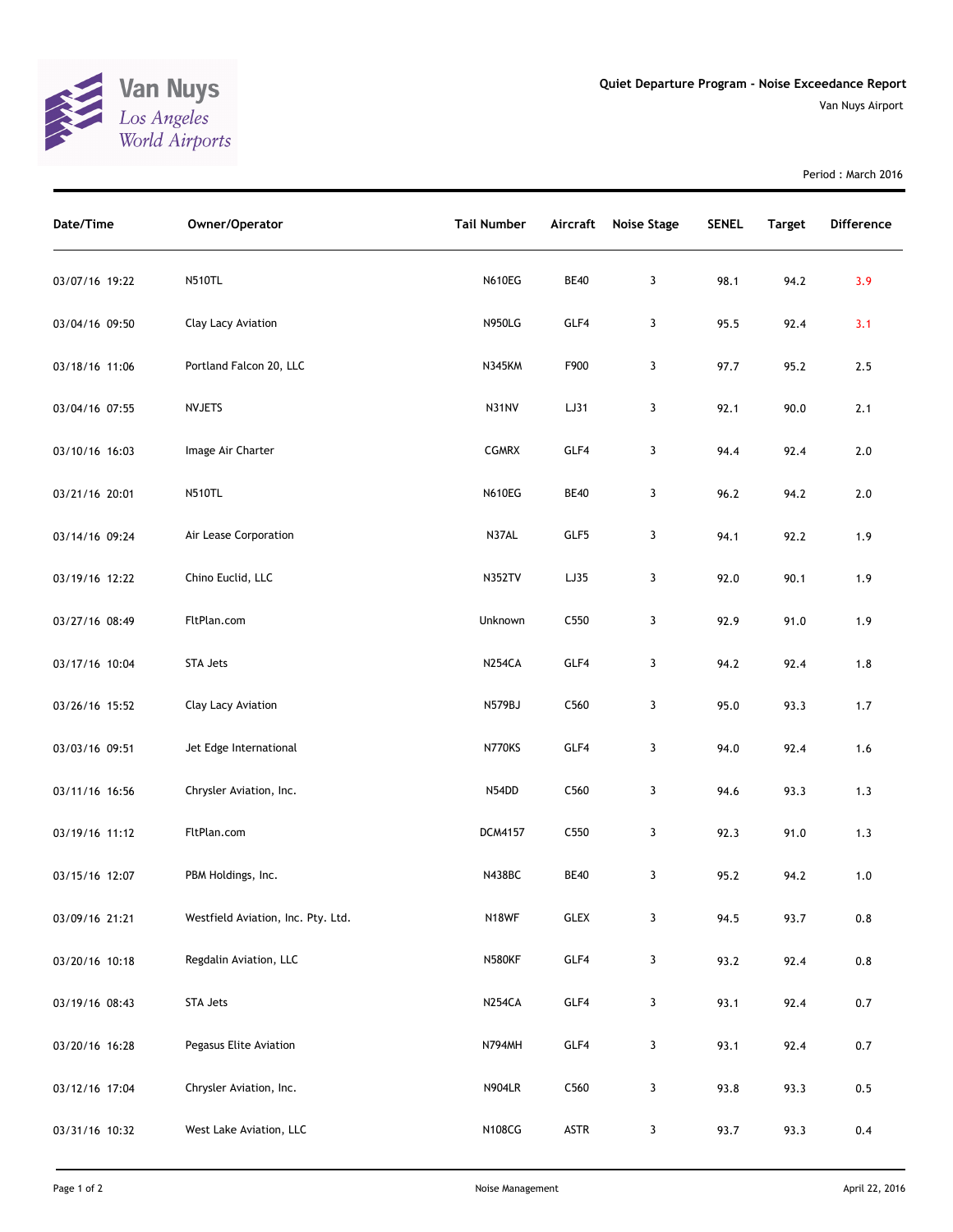

Period : March 2016

| Owner/Operator                      | <b>Departures Exceeding</b><br><b>Target Noise Level</b> | <b>Total Southbound</b><br>Jet Departures |
|-------------------------------------|----------------------------------------------------------|-------------------------------------------|
| <b>N510TL</b>                       | $\overline{2}$                                           | 3                                         |
| <b>STA Jets</b>                     | $\mathbf{2}$                                             | 7                                         |
| FltPlan.com                         | 2                                                        | 20                                        |
| Chrysler Aviation, Inc.             | 2                                                        | 46                                        |
| Clay Lacy Aviation                  | $\overline{2}$                                           | 170                                       |
| PBM Holdings, Inc.                  | $\mathbf{1}$                                             | $\mathbf{1}$                              |
| Portland Falcon 20, LLC             | $\mathbf{1}$                                             | $\mathbf{1}$                              |
| West Lake Aviation, LLC             | 1                                                        | 1                                         |
| Image Air Charter                   |                                                          | 2                                         |
| Westfield Aviation, Inc. Pty. Ltd.  |                                                          | 3                                         |
| Chino Euclid, LLC                   |                                                          | 5                                         |
| Air Lease Corporation               |                                                          | 8                                         |
| <b>NVJETS</b>                       |                                                          | 9                                         |
| Regdalin Aviation, LLC              |                                                          | 12                                        |
| Pegasus Elite Aviation              | 1                                                        | 28                                        |
| Jet Edge International              | 1                                                        | 67                                        |
| 5161 Romeo, LLC                     | 0                                                        | $\mathbf{1}$                              |
| 711 Air Corporation                 | 0                                                        | 1                                         |
| 771 JT, LLC                         | 0                                                        |                                           |
| 900NB Corporation                   | 0                                                        |                                           |
| 921BE, LLC                          | 0                                                        |                                           |
| AAI Aviation, Inc.                  | 0                                                        |                                           |
| Aero Eclipse, LLC                   | 0                                                        |                                           |
| Aero Jet Services, LLC              | 0                                                        |                                           |
| AG Spanos Jet Center, Inc.          | 0                                                        | 1                                         |
| Air 7 LLC                           | 0                                                        | 1                                         |
| Air Futura, LLC                     | 0                                                        |                                           |
| Air Troxel, LLC                     | 0                                                        |                                           |
| Airborne, Inc. DBA FirstFlight      | 0                                                        |                                           |
| Aircraft Holding Company One, Inc.  | 0                                                        | 1                                         |
| Aircraft Management Solutions, LLC  | 0                                                        | 1                                         |
| Airspeed Holdings, LLC              | 0                                                        |                                           |
| AirSprint                           | 0                                                        |                                           |
| Algonquin Airlink Inc               | 0                                                        |                                           |
| All Access Jets                     | 0                                                        | 1                                         |
| Allstate Insurance Company          | 0                                                        | 1                                         |
| AMVAL LLC                           | 0                                                        | 1                                         |
| Anheuser-Busch Companies, Inc.      | 0                                                        |                                           |
| Appalachian Oil Company, Inc. of TN | 0                                                        | 1                                         |
| A-Ron Resources, LLC                | 0                                                        | $\mathbf{1}$                              |

The Van Nuys Airport Fly Friendly - Quiet Departure Program asks that operators of jet aircraft use manufacturer's or NBAA quiet departure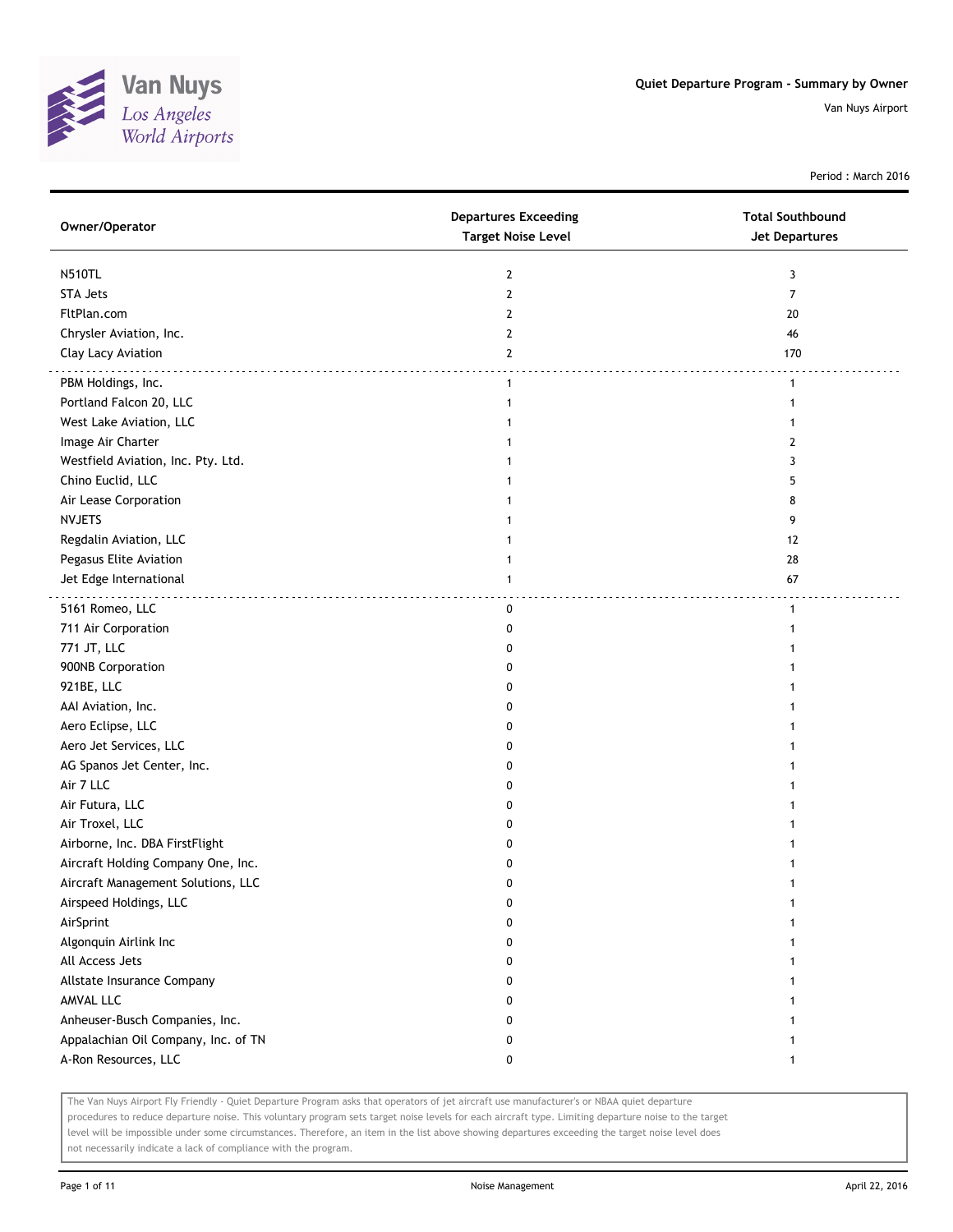

Period : March 2016

| Owner/Operator                         | <b>Departures Exceeding</b><br><b>Target Noise Level</b> | <b>Total Southbound</b><br>Jet Departures |
|----------------------------------------|----------------------------------------------------------|-------------------------------------------|
| Astra SPX, LLC                         | 0                                                        |                                           |
| Austral Development Limited            | 0                                                        |                                           |
| Aviation CMP, Inc.                     | 0                                                        |                                           |
| AVPRO, Inc.                            | 0                                                        |                                           |
| Awaiting Documentation                 | 0                                                        |                                           |
| <b>BACI LLC</b>                        | 0                                                        |                                           |
| Badger Liquor Company, Inc.            | 0                                                        |                                           |
| Banc of America Leasing & Capital, LLC | 0                                                        |                                           |
| <b>BANK OF UTAH TRUSTEE</b>            | 0                                                        |                                           |
| Banu, LLC                              | 0                                                        |                                           |
| BEAUTY CENTRAL LLC                     | 0                                                        |                                           |
| BENNETT STEPHEN M TRUSTEE              | 0                                                        |                                           |
| Berggruen Holdings, Ltd.               | 0                                                        |                                           |
| Berwind Aviation, LLC                  | 0                                                        |                                           |
| <b>Blossom Valley Aviation</b>         | 0                                                        |                                           |
| BLT Enterprises, Inc.                  | 0                                                        |                                           |
| Blue Star Properties, LLC              | 0                                                        |                                           |
| BM Jet Aviacion Privada del Med. Occ.  | 0                                                        |                                           |
| Brunswick Bowling & Billiards Corp.    | 0                                                        |                                           |
| <b>Business Aircraft Leasing, INC</b>  | 0                                                        |                                           |
| <b>Business Command Center, LLC</b>    | 0                                                        |                                           |
| Canyon Partners, LLC                   | 0                                                        |                                           |
| Career Aviation Company, Inc.          | 0                                                        |                                           |
| Carson Capital Corp.                   | 0                                                        |                                           |
| Casey Company                          | 0                                                        |                                           |
| Centaero Aviation                      | 0                                                        |                                           |
| Century Jets                           | 0                                                        |                                           |
| CFS Air, LLC                           | 0                                                        |                                           |
| Churchill Drive Leasing, LLC           | 0                                                        |                                           |
| Colfax Business, SA                    | 0                                                        |                                           |
| Consolidated Investment Group, LLC     | 0                                                        |                                           |
| Continental Carrier, Inc.              | 0                                                        |                                           |
| Corporate Wings LLC / Air Power LLC    | 0                                                        |                                           |
| <b>CSA Group</b>                       | 0                                                        |                                           |
| CTP Aviation, LLC                      | 0                                                        |                                           |
| <b>Cusick Aviation LLC</b>             | 0                                                        |                                           |
| Dawson Management Group, Inc.          | 0                                                        |                                           |
| Desert Wings, LLC                      | 0                                                        |                                           |
| DMA LEASING LLC                        | 0                                                        |                                           |
| Eagle Trust                            | 0                                                        |                                           |
| Echo Leasing, LLC                      | 0                                                        | 1                                         |

The Van Nuys Airport Fly Friendly - Quiet Departure Program asks that operators of jet aircraft use manufacturer's or NBAA quiet departure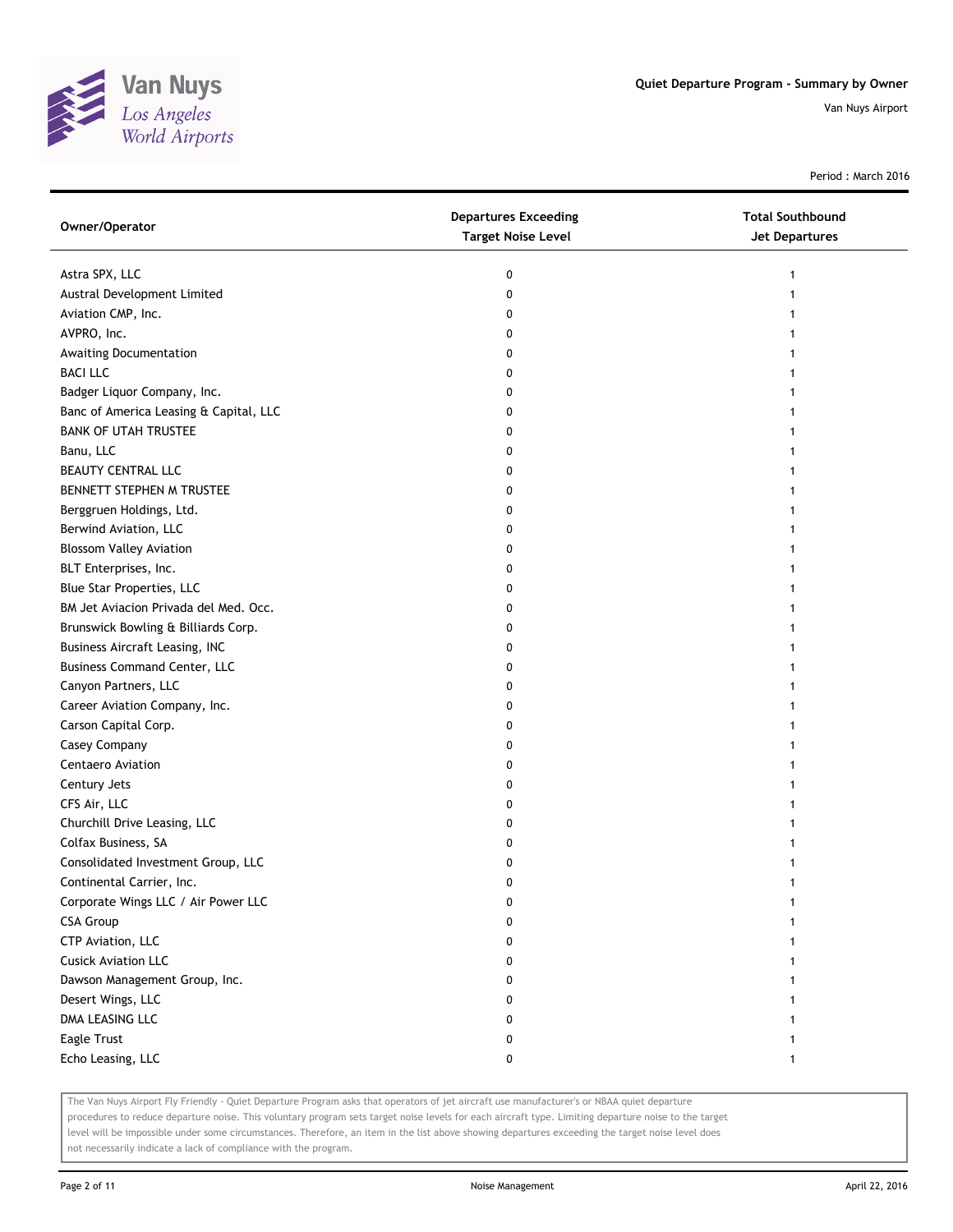

Period : March 2016

| Owner/Operator                      | <b>Departures Exceeding</b><br><b>Target Noise Level</b> | <b>Total Southbound</b><br>Jet Departures |
|-------------------------------------|----------------------------------------------------------|-------------------------------------------|
| Echo Matrix, LLC                    | 0                                                        | 1                                         |
| Embraer, SA                         | 0                                                        |                                           |
| <b>Executive AirShare</b>           | 0                                                        |                                           |
| Executive Jet Group, Ltd.           | 0                                                        |                                           |
| F & L Aviation, LLC                 | 0                                                        |                                           |
| Falcon Aviation Ltd., Co.           | 0                                                        | 1                                         |
| FalconSN100, LLC                    | 0                                                        |                                           |
| FBO Professionals Group, Inc.       | 0                                                        |                                           |
| Ferrer Air, LLC                     | 0                                                        |                                           |
| Fifth Third Leasing Company         | 0                                                        |                                           |
| FJ900, Inc.                         | 0                                                        |                                           |
| Flightcraft Aviation Services, Inc. | 0                                                        |                                           |
| Flightexec                          | 0                                                        |                                           |
| <b>Flightstar Corporation</b>       | 0                                                        |                                           |
| Friedkin Aviation, Inc.             | 0                                                        |                                           |
| Frigorificos Ordaz, SA              | 0                                                        |                                           |
| Galvin Flying Services, Inc.        | 0                                                        |                                           |
| Gary Jet Center                     | 0                                                        |                                           |
| GCAC Holdings, LLC                  | 0                                                        |                                           |
| Gestair Private Jets, SA            | 0                                                        |                                           |
| Glass Aviation, Inc.                | 0                                                        |                                           |
| Global Flight, Inc.                 | 0                                                        |                                           |
| GNLD International, LLC             | 0                                                        |                                           |
| Grancor Aviation Inc.               | 0                                                        |                                           |
| Groendyke Transport, Inc.           | 0                                                        |                                           |
| <b>GRUBBS TERRY L</b>               | 0                                                        |                                           |
| Gruffy, LLC                         | 0                                                        |                                           |
| Guardian Armored Security, Inc.     | 0                                                        |                                           |
| Gulfstream Leasing, LLC             | 0                                                        |                                           |
| HDB Aviation, LLC                   | 0                                                        |                                           |
| Henry Air, LLC                      | 0                                                        |                                           |
| Hershel Shper LLC                   | 0                                                        |                                           |
| HFA Global, LLC                     | 0                                                        |                                           |
| High Altitude Holdings Limited      | 0                                                        |                                           |
| Hill Air Company, Ltd               | 0                                                        |                                           |
| Hills Aviation, LLC                 | 0                                                        |                                           |
| Hillsboro Air Services, Inc.        | 0                                                        |                                           |
| Honeywell International, Inc.       | 0                                                        |                                           |
| HS800XP 258281 LLC                  | 0                                                        |                                           |
| Image Air, LLC                      | 0                                                        |                                           |
| InterActiveCorp                     | 0                                                        |                                           |

The Van Nuys Airport Fly Friendly - Quiet Departure Program asks that operators of jet aircraft use manufacturer's or NBAA quiet departure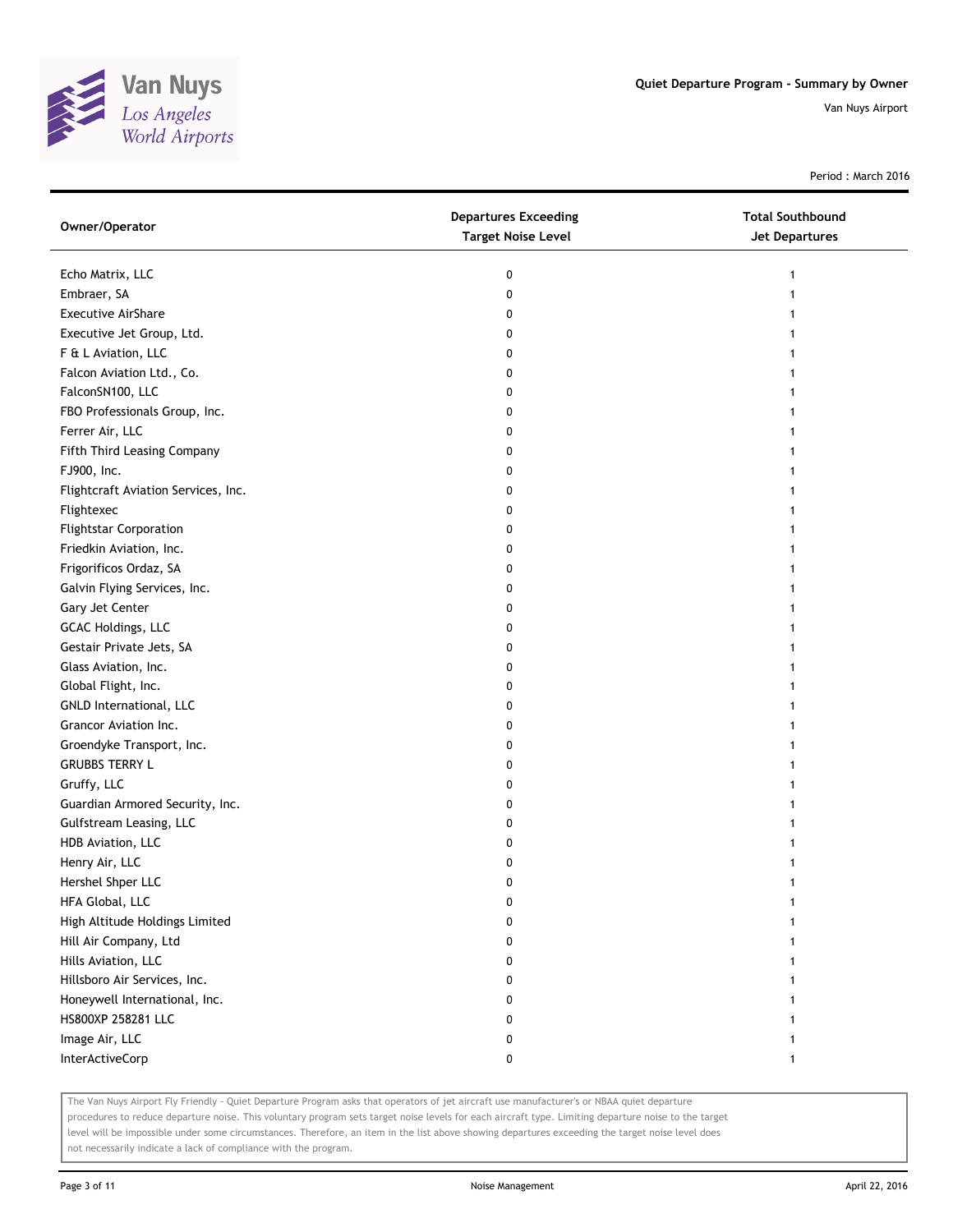

Period : March 2016

| Owner/Operator                                 | <b>Departures Exceeding</b><br><b>Target Noise Level</b> | <b>Total Southbound</b><br><b>Jet Departures</b> |
|------------------------------------------------|----------------------------------------------------------|--------------------------------------------------|
| International Jet, LLC                         | 0                                                        | 1                                                |
| J & K Aviation Company                         | 0                                                        |                                                  |
| Jarden Corp                                    | 0                                                        |                                                  |
| Jet Link Investments, Inc.                     | 0                                                        |                                                  |
| Jet Nevada                                     | 0                                                        |                                                  |
| Jimmy Jets, Inc.                               | 0                                                        |                                                  |
| Journey Aviation, LLC                          | 0                                                        |                                                  |
| Juliett Alpha Aircraft Leasing, LLC            | 0                                                        |                                                  |
| JV 85-1, LLC                                   | 0                                                        |                                                  |
| Kingston Aviation, LLC                         | 0                                                        |                                                  |
| <b>KJM Aviation LLC</b>                        | 0                                                        |                                                  |
| KMG, LLC                                       | 0                                                        |                                                  |
| KMR Aviation, Inc.                             | 0                                                        |                                                  |
| Komar Aviation Group                           | 0                                                        |                                                  |
| KP Holdings, LLC                               | 0                                                        |                                                  |
| <b>KTR Capital Partners</b>                    | 0                                                        |                                                  |
| KW Flight, LLC                                 | 0                                                        |                                                  |
| Lagniappe Aviation, LLC                        | 0                                                        |                                                  |
| LaPides, Allene R.                             | 0                                                        |                                                  |
| LaReve Transportation                          | 0                                                        |                                                  |
| LEARJET INC                                    | 0                                                        |                                                  |
| Learjet Inc.                                   | 0                                                        |                                                  |
| Legacy Ventures, LLC                           | 0                                                        |                                                  |
| LIAUTAUD DEVELOPMENT GROUP LLC - GLOBAL SERIES | 0                                                        |                                                  |
| Liberty Jet Management                         | 0                                                        |                                                  |
| LJ Aircraft Sales, Inc.                        | 0                                                        |                                                  |
| LJ60-266, LLC                                  | 0                                                        |                                                  |
| LNW Consulting, LLC                            | 0                                                        |                                                  |
| London Air Services Ltd                        | 0                                                        |                                                  |
| Lyon Aviation                                  | 0                                                        |                                                  |
| M & B HOLDINGS OF DELAWARE LLC                 | 0                                                        |                                                  |
| Maritime Air Charters, LLC                     | 0                                                        | 1                                                |
| <b>MC Group</b>                                | 0                                                        |                                                  |
| MEADOW LANE AIR PARTNERS LLC                   | 0                                                        |                                                  |
| Mendota Aircraft Management, LLC               | 0                                                        |                                                  |
| Meridian Air Charter                           | 0                                                        |                                                  |
| Mike Post Productions, Inc.                    | 0                                                        |                                                  |
| Mill Creek Aviation, LLC                       | 0                                                        |                                                  |
| Mirage Resorts Inc.                            | 0                                                        |                                                  |
| Mozart Investments, Inc.                       | 0                                                        |                                                  |
| MSG Aircraft Leasing, LLC                      | 0                                                        | 1                                                |

The Van Nuys Airport Fly Friendly - Quiet Departure Program asks that operators of jet aircraft use manufacturer's or NBAA quiet departure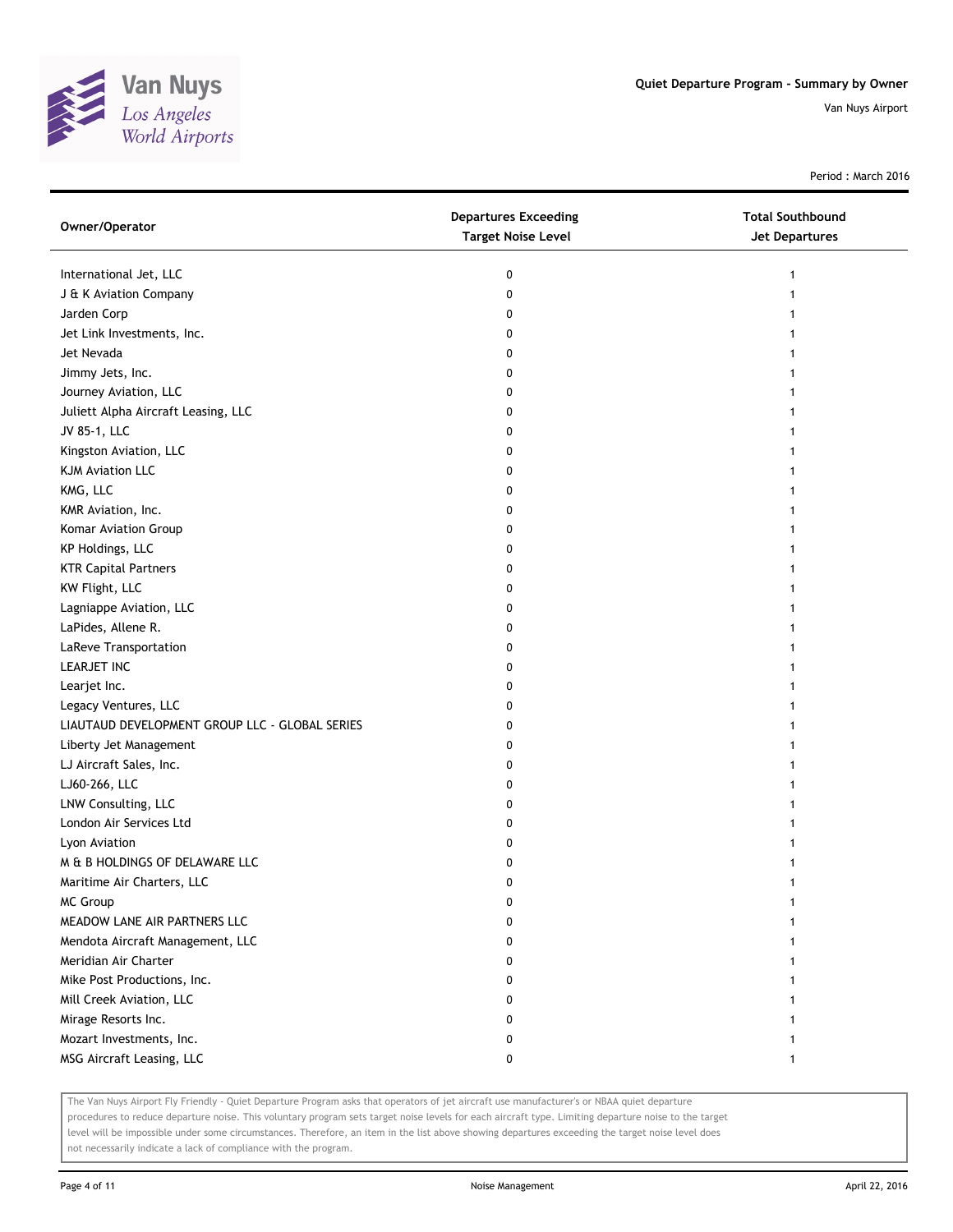

Period : March 2016

| Owner/Operator                      | <b>Departures Exceeding</b><br><b>Target Noise Level</b> | <b>Total Southbound</b><br>Jet Departures |
|-------------------------------------|----------------------------------------------------------|-------------------------------------------|
| Mueller Industries, Inc.            | 0                                                        |                                           |
| MUSTANG 426NS LLC                   | 0                                                        |                                           |
| N702SS LLC                          | 0                                                        |                                           |
| N907DF, LLC                         | 0                                                        |                                           |
| N950BD, LLC                         | 0                                                        |                                           |
| Navigation Management LLC           | 0                                                        |                                           |
| NDM AVIATION LLC                    | 0                                                        |                                           |
| NETJETS AVIATION Inc.               | 0                                                        |                                           |
| NetJets, Inc.                       | 0                                                        |                                           |
| Nevada Potomac Equipment, LLC       | 0                                                        |                                           |
| New Process Steel, LP               | 0                                                        |                                           |
| NicholasAir                         | 0                                                        |                                           |
| <b>NLT LLC</b>                      | 0                                                        |                                           |
| Northrop Grumman Corporation        | 0                                                        |                                           |
| Northwestern Mutual Life Insurance  | 0                                                        |                                           |
| NWA Partners, LLC                   | 0                                                        |                                           |
| OakAir, Ltd.                        | 0                                                        |                                           |
| Omega Air Corp                      | 0                                                        |                                           |
| Omni Air Transport, LLC             | 0                                                        |                                           |
| Owen Aviation, LLC                  | 0                                                        |                                           |
| P & P AVIATION LLC                  | 0                                                        |                                           |
| Pacific Coast Jet Charter, Inc.     | 0                                                        |                                           |
| Paragon Transport Management, LLC   | 0                                                        |                                           |
| PARSON TY L                         | 0                                                        |                                           |
| Plane Lucky, LLC                    | 0                                                        |                                           |
| Platinum Equity, LLC                | 0                                                        |                                           |
| PMC Global, Inc.                    | 0                                                        |                                           |
| Polo Ralph Lauren Aviation, LLC     | 0                                                        |                                           |
| Powers Aviation, LLC                | 0                                                        |                                           |
| Professional Airways, LLC           | 0                                                        |                                           |
| Real Estate Exchange Services, Inc. | 0                                                        |                                           |
| Red Wings, SA de CV                 | 0                                                        |                                           |
| Red, White, & Blue Pictures, Inc.   | 0                                                        |                                           |
| ROUNDBALL LLC                       | 0                                                        |                                           |
| RSF Management Services, Inc.       | 0                                                        |                                           |
| Ruddick Corporation                 | 0                                                        |                                           |
| Rupari Food Services, Inc.          | 0                                                        |                                           |
| Sabine Aircraft, LLC                | 0                                                        |                                           |
| Safeway, Inc.                       | 0                                                        |                                           |
| Santa Barbara Aviation              | 0                                                        |                                           |
| Scott, D. Gregory                   | 0                                                        | 1                                         |

The Van Nuys Airport Fly Friendly - Quiet Departure Program asks that operators of jet aircraft use manufacturer's or NBAA quiet departure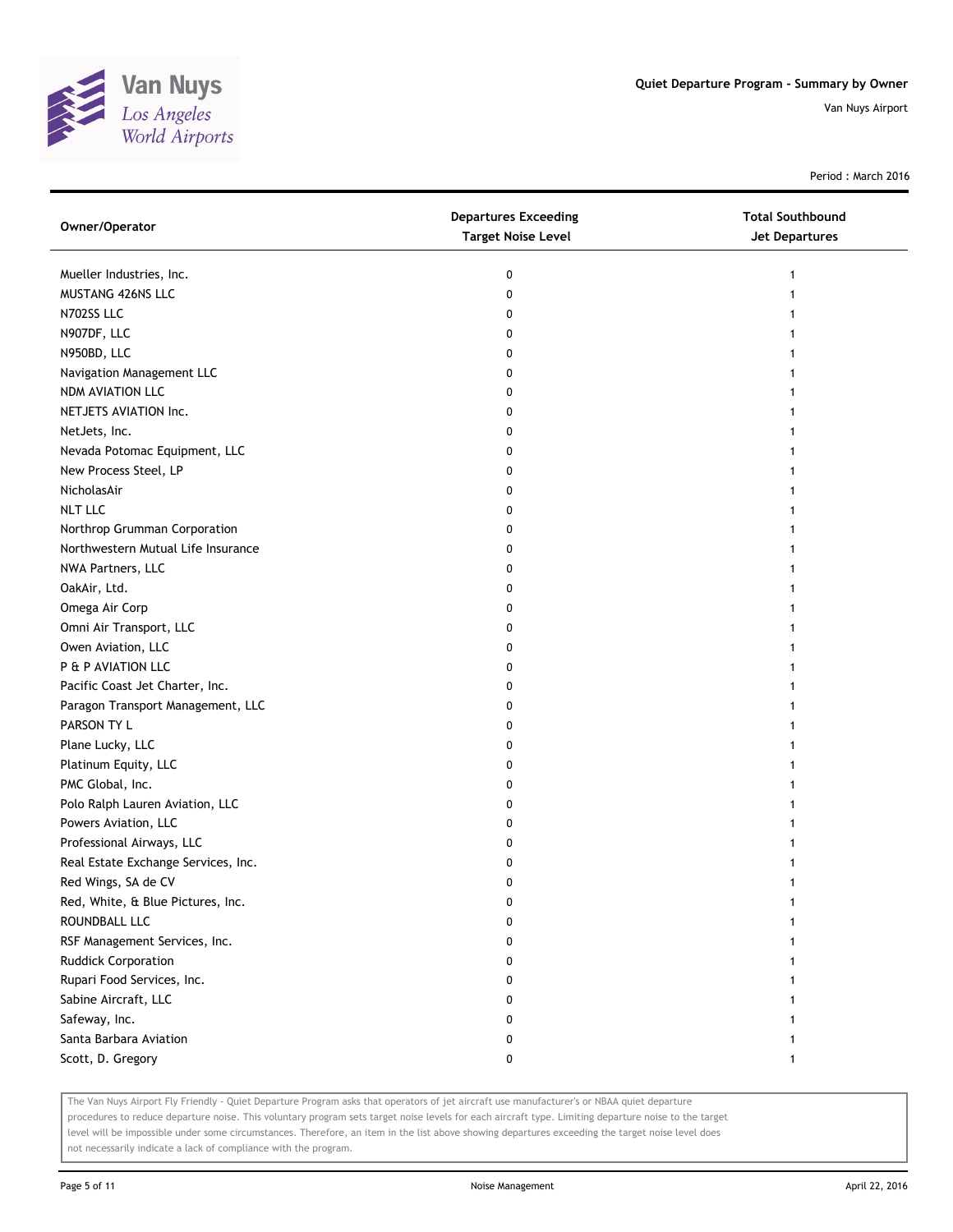

Period : March 2016

| Owner/Operator                     | <b>Departures Exceeding</b><br><b>Target Noise Level</b> | <b>Total Southbound</b><br><b>Jet Departures</b> |
|------------------------------------|----------------------------------------------------------|--------------------------------------------------|
| Select Medical Flight Department   | 0                                                        |                                                  |
| SGMJ, LLC                          | 0                                                        |                                                  |
| SIERRA TANGO HOLDINGS LLC          | 0                                                        |                                                  |
| SILVERSTAR PARTNERS LLC            | 0                                                        |                                                  |
| Simons Petroleum, Inc.             | 0                                                        |                                                  |
| Sixteen Sixty Four LLC             | 0                                                        |                                                  |
| Skybird Aviation                   | 0                                                        |                                                  |
| Skybird Aviation, Inc.             | 0                                                        |                                                  |
| Skyservice Aviation, Inc.          | 0                                                        |                                                  |
| SLFH Air, LLC                      | 0                                                        |                                                  |
| <b>SN5028 LLC</b>                  | 0                                                        |                                                  |
| Songbird Aviation II, LLC          | 0                                                        |                                                  |
| SOUTHWEST AIRLINES Co.             | 0                                                        |                                                  |
| SpiritJets                         | 0                                                        |                                                  |
| SPX Corporation                    | 0                                                        |                                                  |
| Starlink Aviation, Inc.            | 0                                                        |                                                  |
| STRIB Holdings, LLC                | 0                                                        |                                                  |
| SUN AIR TWO INC                    | 0                                                        |                                                  |
| Swiss Air-Ambulance Rega           | 0                                                        |                                                  |
| Takle Management, LLC              | 0                                                        |                                                  |
| Talon Air, Inc.                    | 0                                                        |                                                  |
| <b>TFT Aviation</b>                | 0                                                        |                                                  |
| The DIRECTV Group, Inc.            | 0                                                        |                                                  |
| The Fountain, LLC                  | 0                                                        |                                                  |
| The Kroger Company                 | 0                                                        |                                                  |
| The Pointe Aviation, LLC           | 0                                                        |                                                  |
| Tisma Holdings, Inc.               | 0                                                        |                                                  |
| Tristen Aviation Group, LLC        | 0                                                        |                                                  |
| Tulsair Beechcraft, Inc.           | 0                                                        |                                                  |
| Twin Cities Air Service, LLC       | 0                                                        |                                                  |
| Udall, LLC                         | 0                                                        |                                                  |
| US BANK NA                         | 0                                                        |                                                  |
| V.T. Aviation, LLC                 | 0                                                        |                                                  |
| Valley Horizons, LLC               | 0                                                        |                                                  |
| Valley Logistics, LLC              | 0                                                        |                                                  |
| Verde Capital Corporation          | 0                                                        |                                                  |
| Viking Travel Services Limited     | 0                                                        |                                                  |
| Viper Aviation                     | 0                                                        |                                                  |
| VISTAJET Luftfahrtunternehmen GmbH | 0                                                        |                                                  |
| <b>VMI Enterprises LLC</b>         | 0                                                        |                                                  |
| <b>Washington Corporation</b>      | 0                                                        | 1                                                |

The Van Nuys Airport Fly Friendly - Quiet Departure Program asks that operators of jet aircraft use manufacturer's or NBAA quiet departure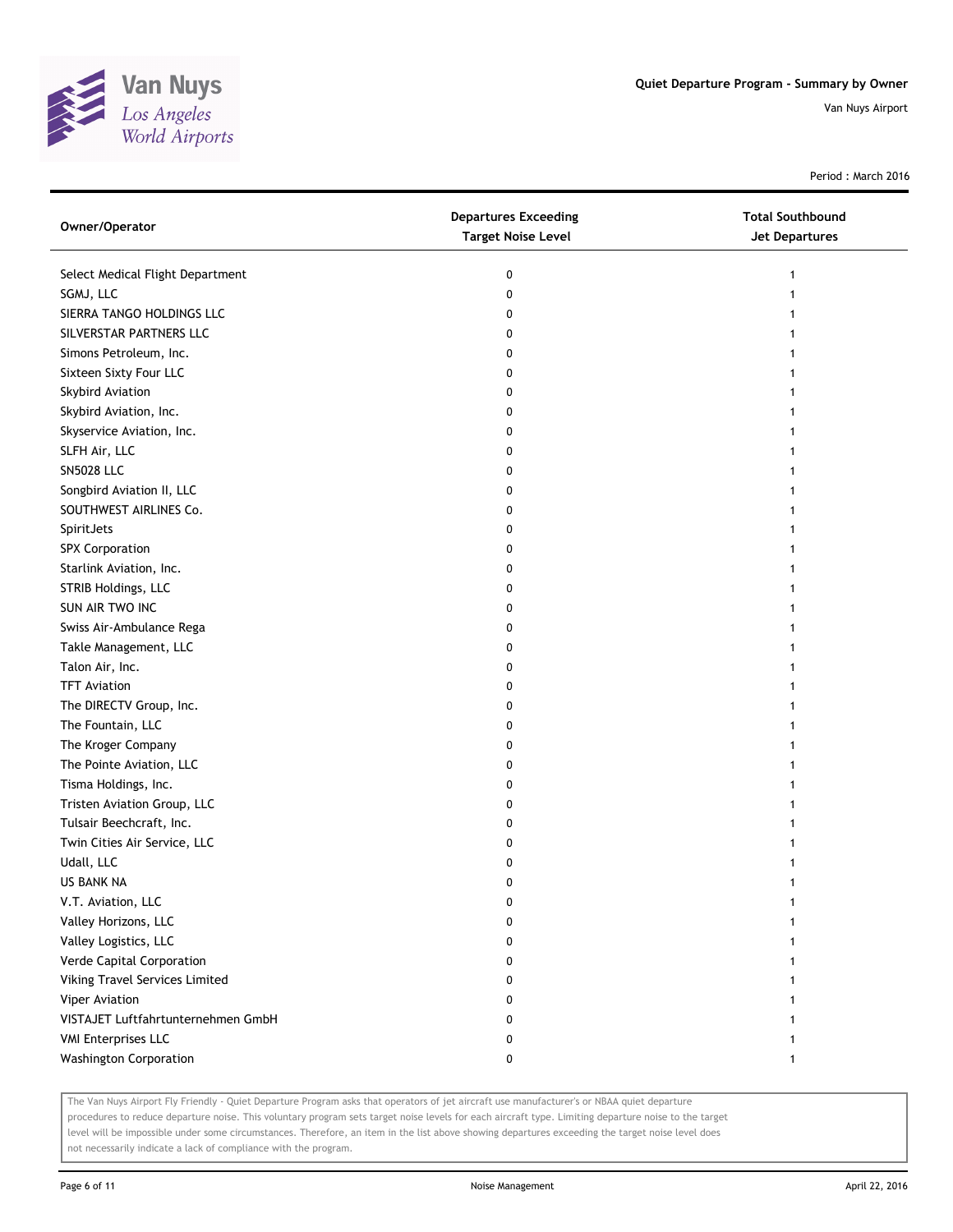

Period : March 2016

| Owner/Operator                              | <b>Departures Exceeding</b><br><b>Target Noise Level</b> | <b>Total Southbound</b><br>Jet Departures |
|---------------------------------------------|----------------------------------------------------------|-------------------------------------------|
| WELLS FARGO BANK NORTHWEST NA TRUSTEE       | 0                                                        | 1                                         |
| White Pint Two, LLC                         | 0                                                        |                                           |
| WILMINGTON TRUST CO TRUSTEE                 | 0                                                        |                                           |
| Windrose Air Jetcharter                     | 0                                                        |                                           |
| Wing Aviation Charter Services LLC          | 0                                                        |                                           |
| <b>Woodhill Aviation</b>                    | 0                                                        |                                           |
| Worldwide Jet Charter, Inc.                 | 0                                                        |                                           |
| <b>ZC</b> Aviation                          | 0                                                        |                                           |
| <b>ZELL SAMUEL</b>                          | 0                                                        |                                           |
| ZMG Aviation, LLC                           | 0                                                        |                                           |
| 510-0095, LLC                               | 0                                                        | 2                                         |
| Adams Office, LLC                           | 0                                                        | 2                                         |
| Advanced Air Management, Inc.               | 0                                                        | 2                                         |
| Aero Air, LLC                               | 0                                                        | 2                                         |
| Aeropremiere, LLC                           | 0                                                        | 2                                         |
| Air Finance Corporation                     | 0                                                        | 2                                         |
| Air Rutter International                    | 0                                                        | 2                                         |
| Airbar, LLC                                 | 0                                                        | 2                                         |
| AirKraft One, LLC                           | 0                                                        | 2                                         |
| Allen Lund Company, Inc.                    | 0                                                        | 2                                         |
| Ambrose Corporation                         | 0                                                        | 2                                         |
| Amigos Ventures, LLC                        | 0                                                        | $\mathbf{2}$                              |
| ATI Jet, Inc.                               | 0                                                        | 2                                         |
| Avalon Capital Group, LLC                   | 0                                                        | $\mathbf{2}$                              |
| Aviation Leasing Group, Inc.                | 0                                                        | 2                                         |
| Axis Jet                                    | 0                                                        | 2                                         |
| <b>Baldor Electric Company</b>              | 0                                                        | $\mathbf{2}$                              |
| <b>BAM Aviation, LLC</b>                    | 0                                                        | 2                                         |
| BKF Aviation, Ltd.                          | 0                                                        | 2                                         |
| Carnival Corporation                        | 0                                                        | 2                                         |
| Clark, Jeff Ray                             | 0                                                        | 2                                         |
| Clear Channel Communication, Inc.           | 0                                                        | $\mathbf{2}$                              |
| Diamond Aviation                            | U                                                        | $\mathbf{z}$                              |
| Dole Foods Flight Operations, Inc.          | 0                                                        | 2                                         |
| Fairmont Aviation, LLC                      | 0                                                        | 2                                         |
| FLEXJET LLC                                 | 0                                                        | 2                                         |
| Flight Solutions, Inc.                      | 0                                                        | 2                                         |
| Flying Farmer, LLC                          | 0                                                        | 2                                         |
| Fugal Aviation, LLC                         | 0                                                        | 2                                         |
| <b>General Electric Capital Corporation</b> | 0                                                        | 2                                         |
| HGA, LLC                                    | 0                                                        | $\mathbf{2}$                              |

The Van Nuys Airport Fly Friendly - Quiet Departure Program asks that operators of jet aircraft use manufacturer's or NBAA quiet departure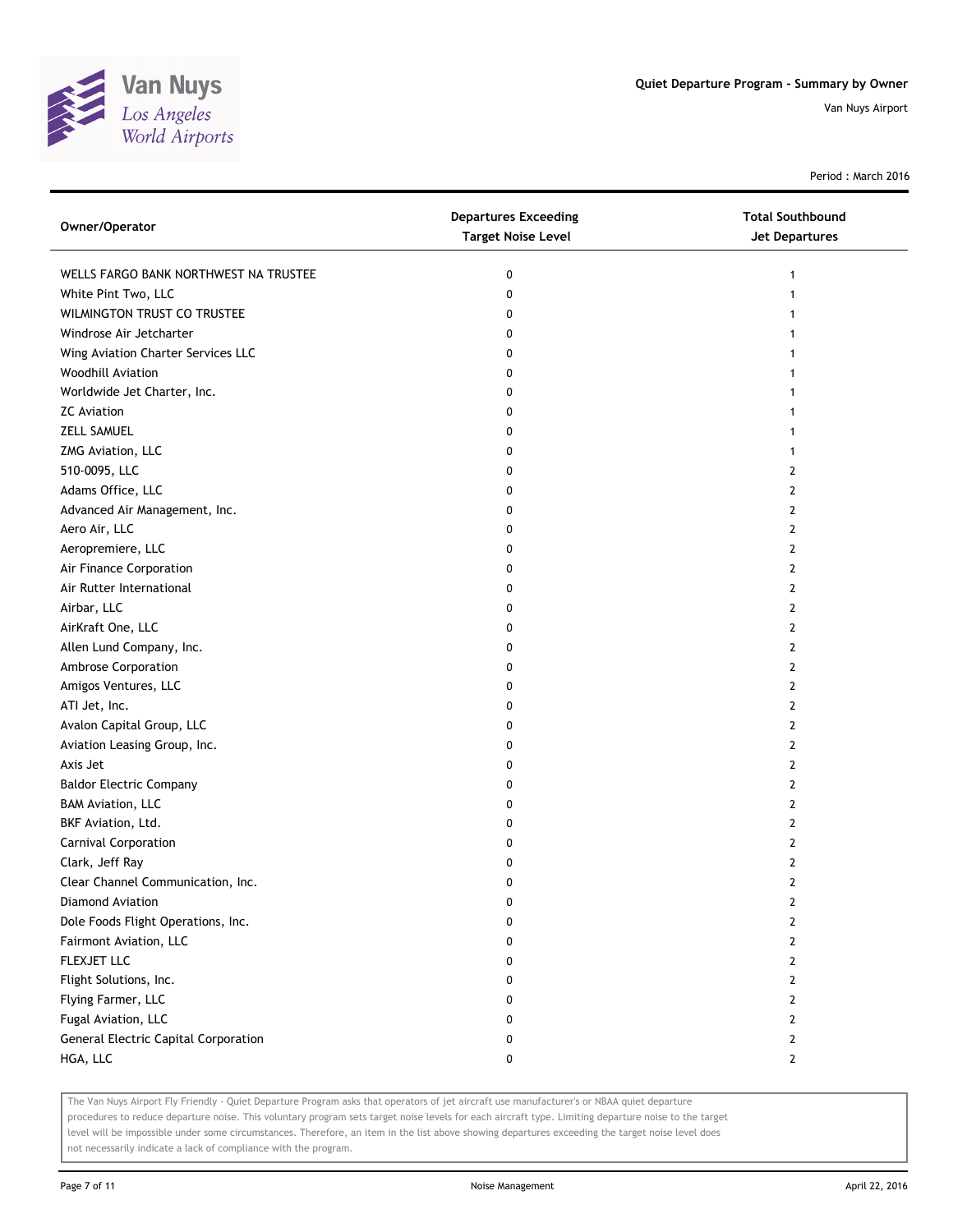

Period : March 2016

| Owner/Operator                           | <b>Departures Exceeding</b><br><b>Target Noise Level</b> | <b>Total Southbound</b><br>Jet Departures |
|------------------------------------------|----------------------------------------------------------|-------------------------------------------|
| Honeywell, Inc.                          | 0                                                        | 2                                         |
| IHeartmedia Management Services, INC     | 0                                                        | $\mathbf{2}$                              |
| Irongate Air, LLC                        | 0                                                        | 2                                         |
| Jet Aviation Flight Services             | 0                                                        | 2                                         |
| Jet Set Aircraft, Inc.                   | 0                                                        | 2                                         |
| JetEx, LLC                               | 0                                                        | 2                                         |
| K/S Aviation, LLC                        | 0                                                        | 2                                         |
| Key Air, LLC                             | 0                                                        | 2                                         |
| Keystone Foods Corporation               | 0                                                        | 2                                         |
| Kimberly Clark de Mexico, SA de CV       | 0                                                        | $\overline{2}$                            |
| KJC ASSET MANAGEMENT LLC                 | 0                                                        | $\mathbf{2}$                              |
| La Muse Partners, LLC                    | 0                                                        | 2                                         |
| Malibu Consulting, Ltd.                  | 0                                                        | 2                                         |
| Maule Group, LLC                         | 0                                                        | 2                                         |
| Merle Norman Cosmetics, Inc.             | 0                                                        | $\overline{2}$                            |
| Midland Financial Company                | 0                                                        | 2                                         |
| Mountain Aviation, Inc.                  | 0                                                        | 2                                         |
| N36MU, LLC                               | 0                                                        | 2                                         |
| NETJETS SALES INC                        | 0                                                        | 2                                         |
| Niznick Enterprises, Inc.                | 0                                                        | $\overline{2}$                            |
| Policia Federal Preventiva               | 0                                                        | $\mathbf{2}$                              |
| Prime Resources, LLC                     | 0                                                        | 2                                         |
| Rail Management & Consulting Corporation | 0                                                        | 2                                         |
| Raspberry Consulting, LLC                | 0                                                        | 2                                         |
| Richardson Aviation                      | 0                                                        | $\overline{2}$                            |
| Roaring Springs Ranch, Inc.              | 0                                                        | 2                                         |
| Schmidt, Eric E.                         | 0                                                        | 2                                         |
| Sky River Consulting, LLC                | 0                                                        | 2                                         |
| SMRK, LLC                                | 0                                                        | 2                                         |
| <b>Starbase Aviation</b>                 | 0                                                        | $\mathbf{2}$                              |
| SunQuest Executive Air Charter, Inc.     | 0                                                        | $\mathbf{2}$                              |
| The Heavener Company Leasing, LLC        | 0                                                        | $\mathbf{2}$                              |
| Threshold Technologies, Inc.             | 0                                                        | 2                                         |
| TP AVIATION LLC                          | 0                                                        | 2                                         |
| VCS Air, LLC                             | 0                                                        | $\mathbf{2}$                              |
| VGH Aviation, LLC                        | 0                                                        | $\mathbf{2}$                              |
| <b>Wilshire Associates</b>               | 0                                                        | $\mathbf{2}$                              |
| Wingate Aviation Enterprises, LLC        | 0                                                        | $\mathbf{2}$                              |
| WIV Air, LLC                             | 0                                                        | $\mathbf{2}$                              |
| Asia Aviation Company Pte. Ltd           | 0                                                        | 3                                         |
| Boucvalt Aviation Services, LLC          | 0                                                        | 3                                         |

The Van Nuys Airport Fly Friendly - Quiet Departure Program asks that operators of jet aircraft use manufacturer's or NBAA quiet departure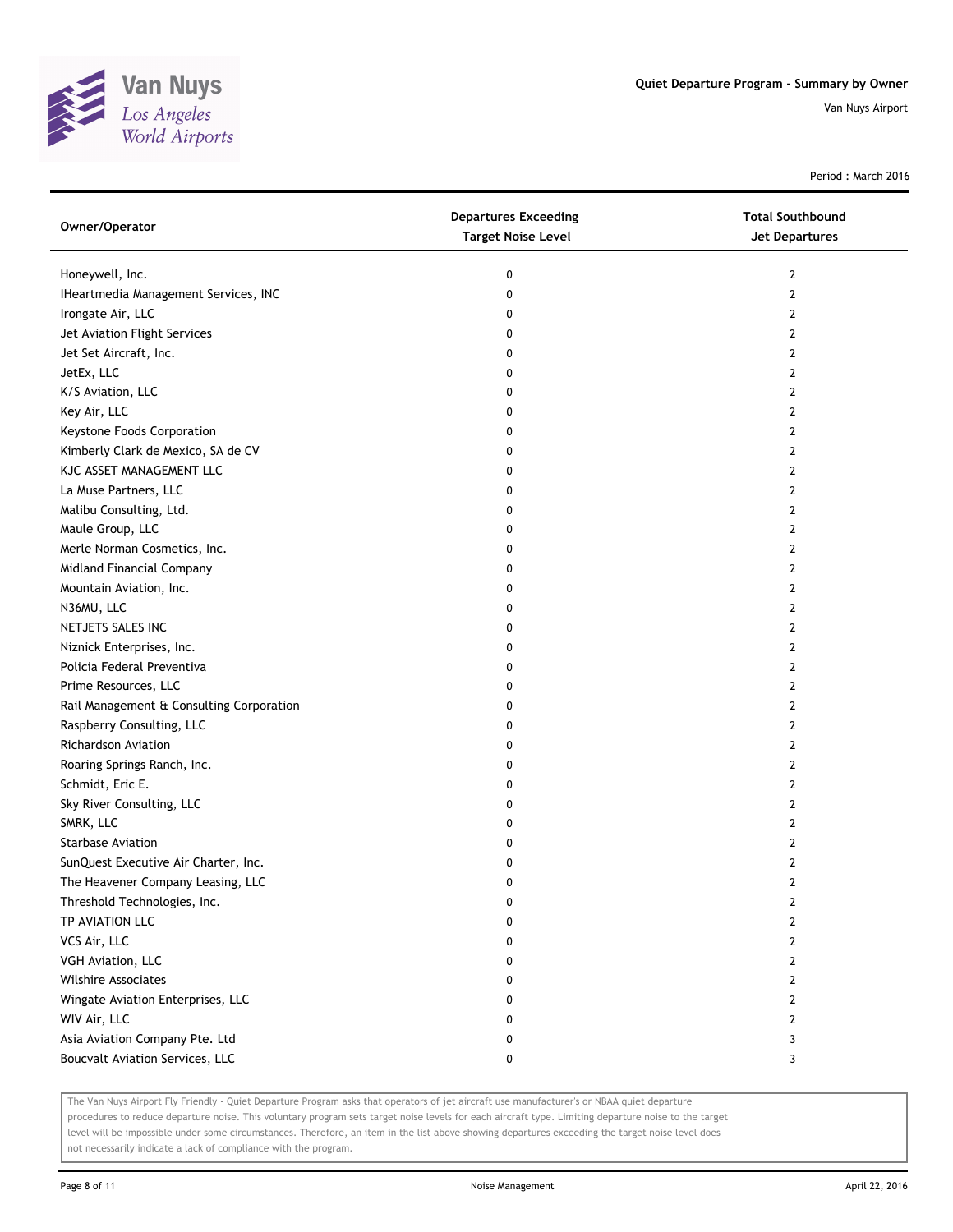

Period : March 2016

| Owner/Operator                                     | <b>Departures Exceeding</b><br><b>Target Noise Level</b> | <b>Total Southbound</b><br>Jet Departures |
|----------------------------------------------------|----------------------------------------------------------|-------------------------------------------|
| Cessna Aircraft Company                            | 0                                                        | 3                                         |
| Colony Capital, LLC                                | 0                                                        | 3                                         |
| Corporate Flight International                     | 0                                                        | 3                                         |
| Current Aviation Group, Inc.                       | 0                                                        | 3                                         |
| Delta Private Jets                                 | 0                                                        | 3                                         |
| <b>Gama Aviation</b>                               | 0                                                        | 3                                         |
| Golden State Jet, LLC                              | 0                                                        | 3                                         |
| Guthy-Renker Aviation, LLC                         | 0                                                        | 3                                         |
| Har-Bro, Inc.                                      | 0                                                        | 3                                         |
| Jet Aviation Business Jets, Inc.                   | 0                                                        | 3                                         |
| Jet Linx Aviation, LLC                             | 0                                                        | 3                                         |
| Kaiser Air                                         | 0                                                        | 3                                         |
| Leonard Green & Partners, LLC                      | 0                                                        | 3                                         |
| Mannco, LLC                                        | 0                                                        | 3                                         |
| Mariner Air, LLC                                   | 0                                                        | 3                                         |
| Martin, Jamie C.                                   | 0                                                        | 3                                         |
| Morningstar Partners, Ltd., DBA Auroa Jet Partners | 0                                                        | 3                                         |
| N910CF LLC                                         | 0                                                        | 3                                         |
| NMH Aviation, Inc.                                 | 0                                                        | 3                                         |
| NWW Excel, Inc.                                    | 0                                                        | 3                                         |
| Occidental Petroleum Corporation                   | 0                                                        | 3                                         |
| Paragon Airways                                    | 0                                                        | 3                                         |
| Paramount Pictures Corporation                     | 0                                                        | 3                                         |
| R&S Aviation, Inc.                                 | 0                                                        | 3                                         |
| RB Aircraft Leasing, LLC                           | 0                                                        | 3                                         |
| Red Wing Aeroplane Co., LLC                        | 0                                                        | 3                                         |
| Russcor Citation, LLC                              | 0                                                        | 3                                         |
| SEXYJET LLC                                        | 0                                                        | 3                                         |
| Swift Aviation Management, Inc.                    | 0                                                        | 3                                         |
| The Employers Benefit Group, LLC                   | 0                                                        | 3                                         |
| Ultra-Lux Jets, Inc.                               | 0                                                        | 3                                         |
| Zetta Jet Pte. Ltd.                                | 0                                                        | 3                                         |
| Aerolineas Ejecutivas, SA de CV                    | 0                                                        |                                           |
| Blue Sky 45, LLC                                   | 0                                                        |                                           |
| Central Management Services II LLC                 | 0                                                        | 4                                         |
| Desert Jet, LLC                                    | 0                                                        | 4                                         |
| Executive Jet Management                           | 0                                                        |                                           |
| Flynt Aviation, LLC                                | 0                                                        |                                           |
| <b>Grossman Company Properties</b>                 | 0                                                        |                                           |
| Heir to Air, Inc.                                  | 0                                                        | 4                                         |
| Jet Aviation/Van Nuys                              | 0                                                        | 4                                         |

The Van Nuys Airport Fly Friendly - Quiet Departure Program asks that operators of jet aircraft use manufacturer's or NBAA quiet departure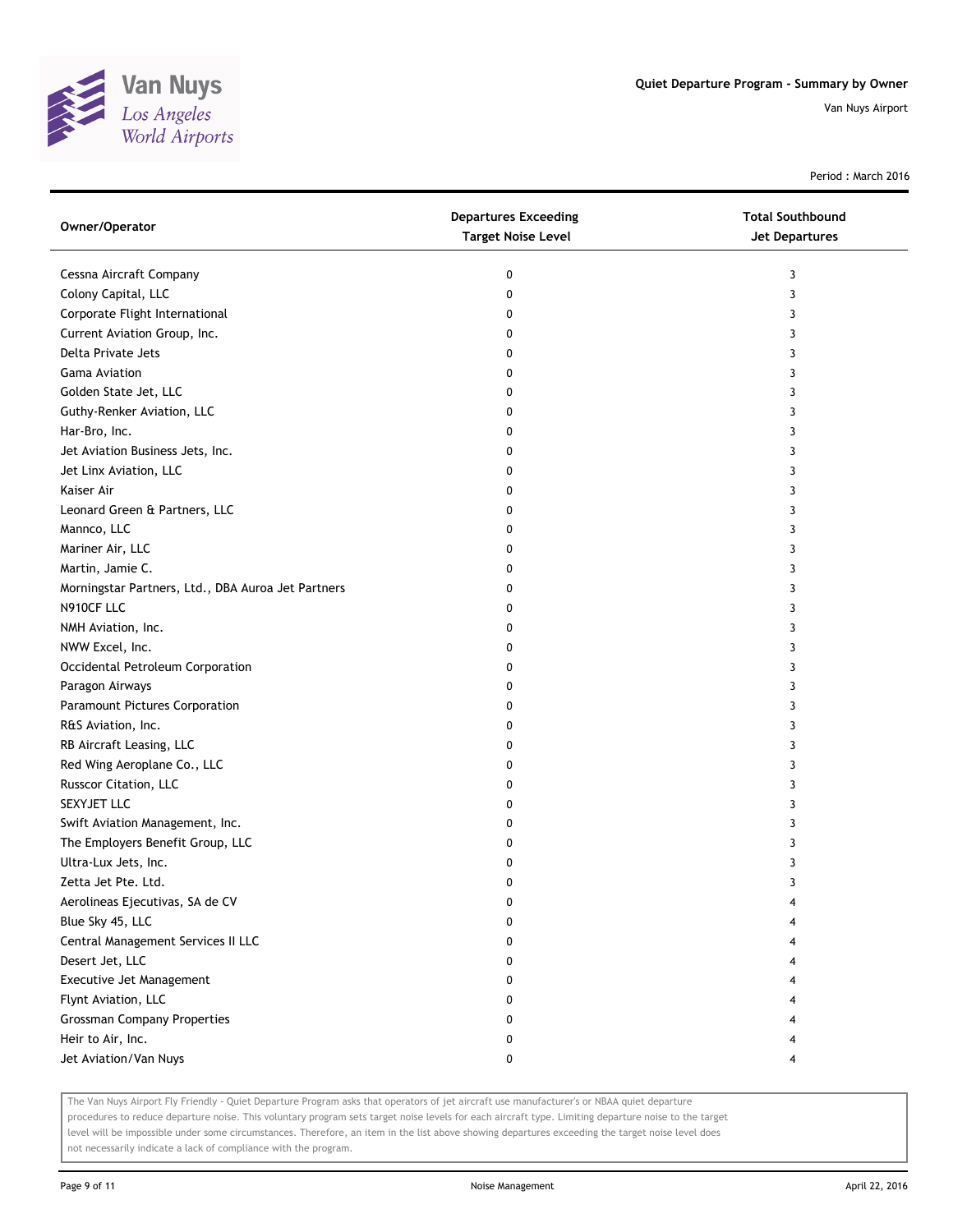

Period : March 2016

| Owner/Operator                           | <b>Departures Exceeding</b><br><b>Target Noise Level</b> | <b>Total Southbound</b><br>Jet Departures |
|------------------------------------------|----------------------------------------------------------|-------------------------------------------|
| Oakmont Corporation                      | 0                                                        | 4                                         |
| Onward and Upward II, LLC                | 0                                                        | 4                                         |
| Pilgrim Enterprises C/O Castle & Cook    | 0                                                        | 4                                         |
| Prime Jet, LLC                           | 0                                                        | 4                                         |
| SKA Consulting, LLC                      | 0                                                        | 4                                         |
| Acabel, LLC                              | 0                                                        | 5                                         |
| Air Kaitar, LLC                          | 0                                                        | 5                                         |
| Gama Charters, Inc.                      | 0                                                        | 5                                         |
| Hollister Aviation, LLC                  | 0                                                        | 5                                         |
| Kendall Aviation, LLC                    | 0                                                        | 5                                         |
| Latitude 33 Aviation LLC                 | 0                                                        | 5                                         |
| Moelis & Company Manager, LLC            | 0                                                        | 5                                         |
| NantWorks, LLC                           | 0                                                        | 5                                         |
| Newsflight, Inc.                         | 0                                                        | 5                                         |
| RSH Consulting, LLC                      | 0                                                        | 5                                         |
| Space Exploration Technologies           | 0                                                        | 5                                         |
| Trijet Aviation Management, LLC          | 0                                                        | 5                                         |
| Tull Family Trust C/O Mickey Segal       | 0                                                        | 5                                         |
| <b>UNKNOWN</b>                           | 0                                                        | 5                                         |
| <b>AVJET Corporation</b>                 | 0                                                        | 6                                         |
| Cove Aviation Partners, LLC              | 0                                                        | 6                                         |
| CSC Transport, Inc.                      | 0                                                        | 6                                         |
| <b>Flight Options</b>                    | 0                                                        | 6                                         |
| Sands Aviation, LLC                      | 0                                                        | 6                                         |
| Velox Aircraft, LLC                      | 0                                                        | 6                                         |
| Executive Jet Management, Inc.           | 0                                                        | 7                                         |
| Solairus Aviation                        | 0                                                        | 7                                         |
| Windsor Jet Management                   | 0                                                        | 8                                         |
| <b>Tutor-Saliba Corporation</b>          | 0                                                        | 9                                         |
| West Coast Charters, LLC                 | 0                                                        | 9                                         |
| Aviation Consultants, Inc.               | 0                                                        | 10                                        |
| Caesars Entertainment Operating Co., Inc | 0                                                        | 10                                        |
| Flexjet                                  | U                                                        | 10                                        |
| Silver Air                               | 0                                                        | 12                                        |
| <b>Wonderful Citrus Aviation</b>         | 0                                                        | 12                                        |
| Landmark Aviation                        | 0                                                        | 15                                        |
| Sun Air Jets, LLC                        | 0                                                        | 15                                        |
| Travel Management Company, Ltd           | 0                                                        | 15                                        |
| Worldwide Jet Charter, LLC               | 0                                                        | 16                                        |
| Flexjets                                 | 0                                                        | 18                                        |
| Dreamline Aviation, LLC                  | 0                                                        | 20                                        |

The Van Nuys Airport Fly Friendly - Quiet Departure Program asks that operators of jet aircraft use manufacturer's or NBAA quiet departure